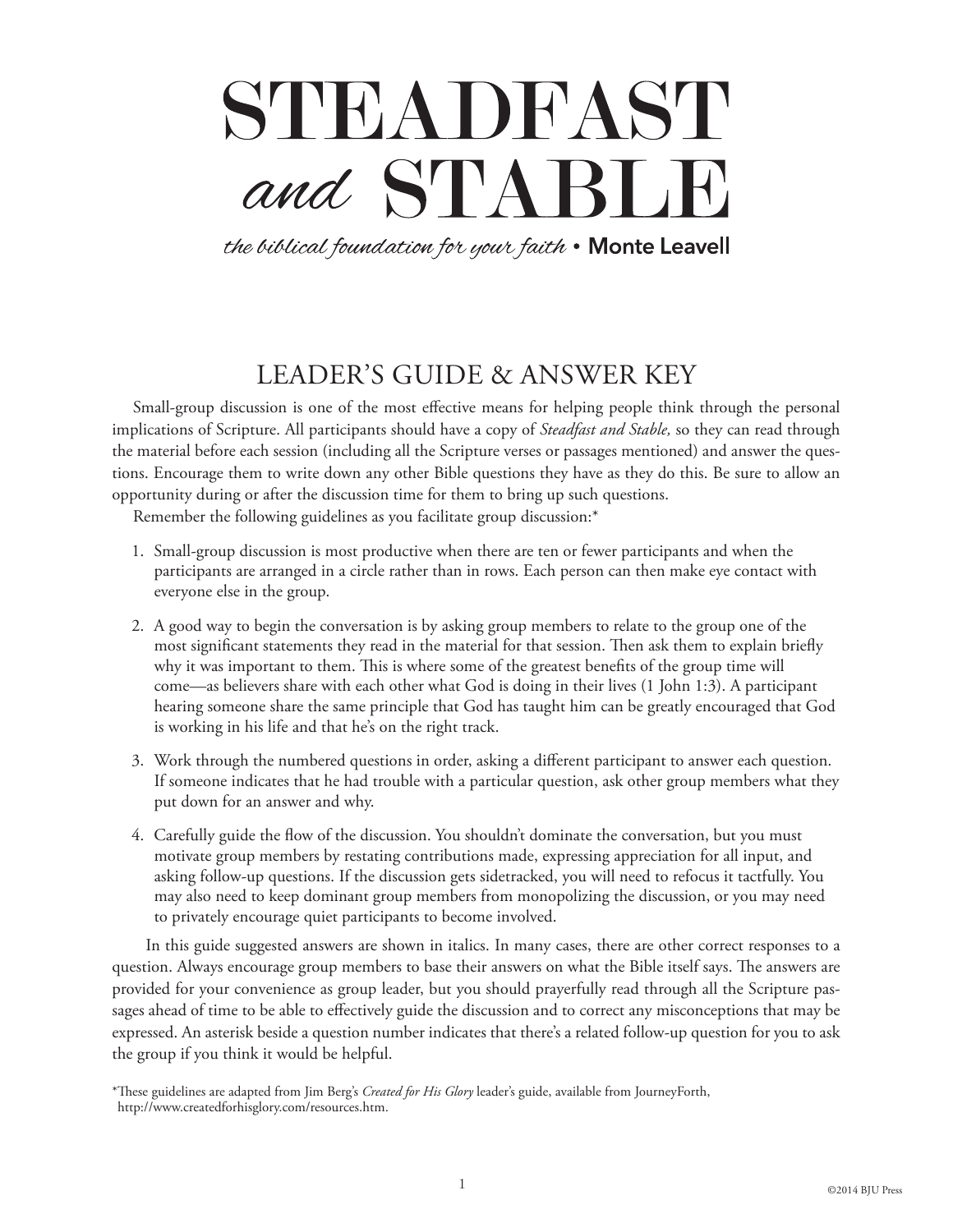## **A LOVE-BASED RELATIONSHIP WITH GOD**

*Main point of this session:* Before we came to faith in Christ, we were separated from God and had no hope.

#### **Matthew 7:24–27** *(p. 2)*

- 1. What two men are described here? *a wise man and a foolish man*
- 2. What materials did they use for their foundations? *rock or sand*
- 3. The house built on the solid rock is a picture of a life built on whom? *Jesus Christ*
- 4. The house built on the sand is a picture of a life built on what? *power, money, fame, pleasure, or anything that replaces Jesus Christ*
- 5. To have a solid, stable life, we must base our lives on whom? *Jesus Christ*

#### **Romans 3:10–23** *(p. 4)*

- 6. How many people are righteous? (3:10) *none*
- 7. Several characteristics of the unsaved person are mentioned in 3:10–18. List some of them here. *unrighteous, without understanding, does not seek God, worthless, does not do good, deceptive, ungodly speech, bitter, violent, causes destruction and bitterness, does not know peace, has no fear of God*
- 8. How many people in the world are guilty before God? (3:19) *all of them*
- \*9. What knowledge does the law of God bring to humans? (3:20) *that they have sinned*
- 10. God's righteousness is available to all those who do what? (3:22) *believe*
- \*11. How many have sinned? (3:23) *all*

#### **Additional characteristics of an unsaved person** *(p. 6)*

- 12. **Romans 5:6–10** *without strength / weak / helpless*
- 13. **John 8:44** *belongs to the devil and does what the devil wants*
- 14. **Ephesians 2:1–3** *dead in sins, worldly, under the power of Satan, fulfills desires of the flesh and of the mind, under the wrath of God*
- 15. **Ephesians 2:12–13** *without Christ, excluded from the people of God and the promises, no hope, without God*
- 16. **Isaiah 64:6–7** *unclean, temporary, does not call on God or take hold of Him, under the power of sin*

<sup>\*</sup>See the follow-up questions.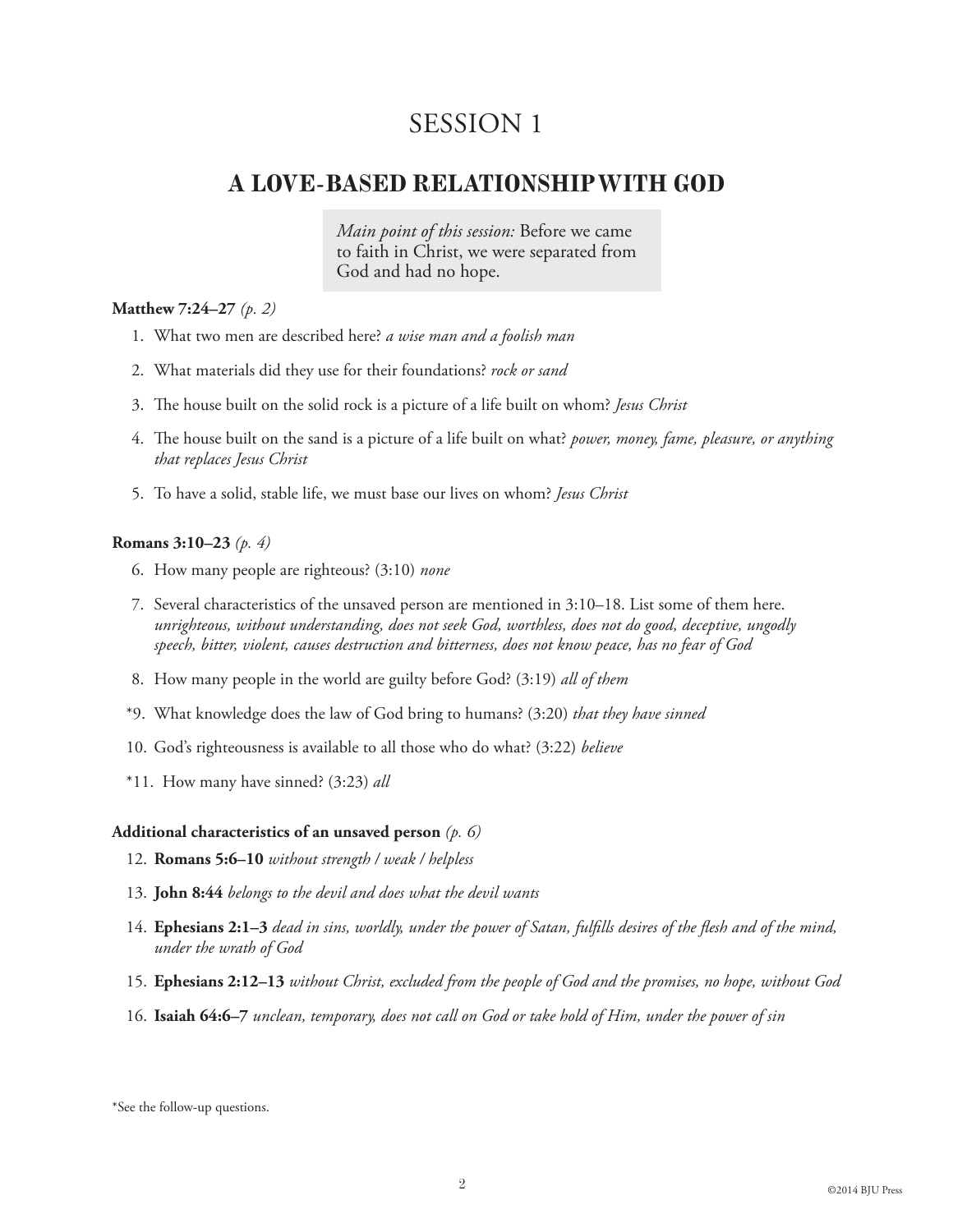#### **Follow-up questions**

- 9. What was the purpose of the Old Testament law? *to show people that apart from faith in Christ they cannot obey God perfectly (Gal. 3:23–26)*
- 11. Are we all just as sinful as murderers and rapists? Aren't some sins worse than others? *There are degrees of sin; God prescribes greater punishment for sins that are more serious. Hating your neighbor is*
- *wrong, but murdering him would certainly be a greater sin. But any sin, no matter how small it seems to us, is enough to separate us from God.*

**Scriptures for further study:** Matthew 15:19; James 2:10–11; 1 John 2:15–17; 3:1; Colossians 1:19–23

# SESSION 2

## **ACCEPTING THE GIFT FROM GOD**

*Main point of this session:* By trusting Christ we receive His gift of salvation and begin a new love-based relationship with God.

#### **Romans 5:8** *(p. 9)*

- 1. What is the description of mankind in this verse? *sinners*
- 2. While we were in that condition, what did God do for us? *He showed us His love.*
- 3. How does God demonstrate His love for us? *by the death of His Son Jesus Christ*

#### **1 Peter 3:18; 1 Corinthians 15:3–7** *(p. 10)*

- 4. Why did Christ die? *to bring us into right relationship with God*
- 5. What two events followed His death? *His burial and resurrection*
- 6. Many people saw Jesus after He rose from the dead. What is the largest number given? *five hundred*

#### **John 16:7–11** *(p. 12)*

- 7. The Comforter is another name for the Holy Spirit. When did Jesus say the Comforter would come? *after Jesus went away*
- 8. In what three areas does the Holy Spirit reprove (convict or convince) mankind? *sin, righteousness, and judgment*
- 9. Why does He convict of sin or impress a person with the guilt of his or her sin? *because that person does not believe in Jesus*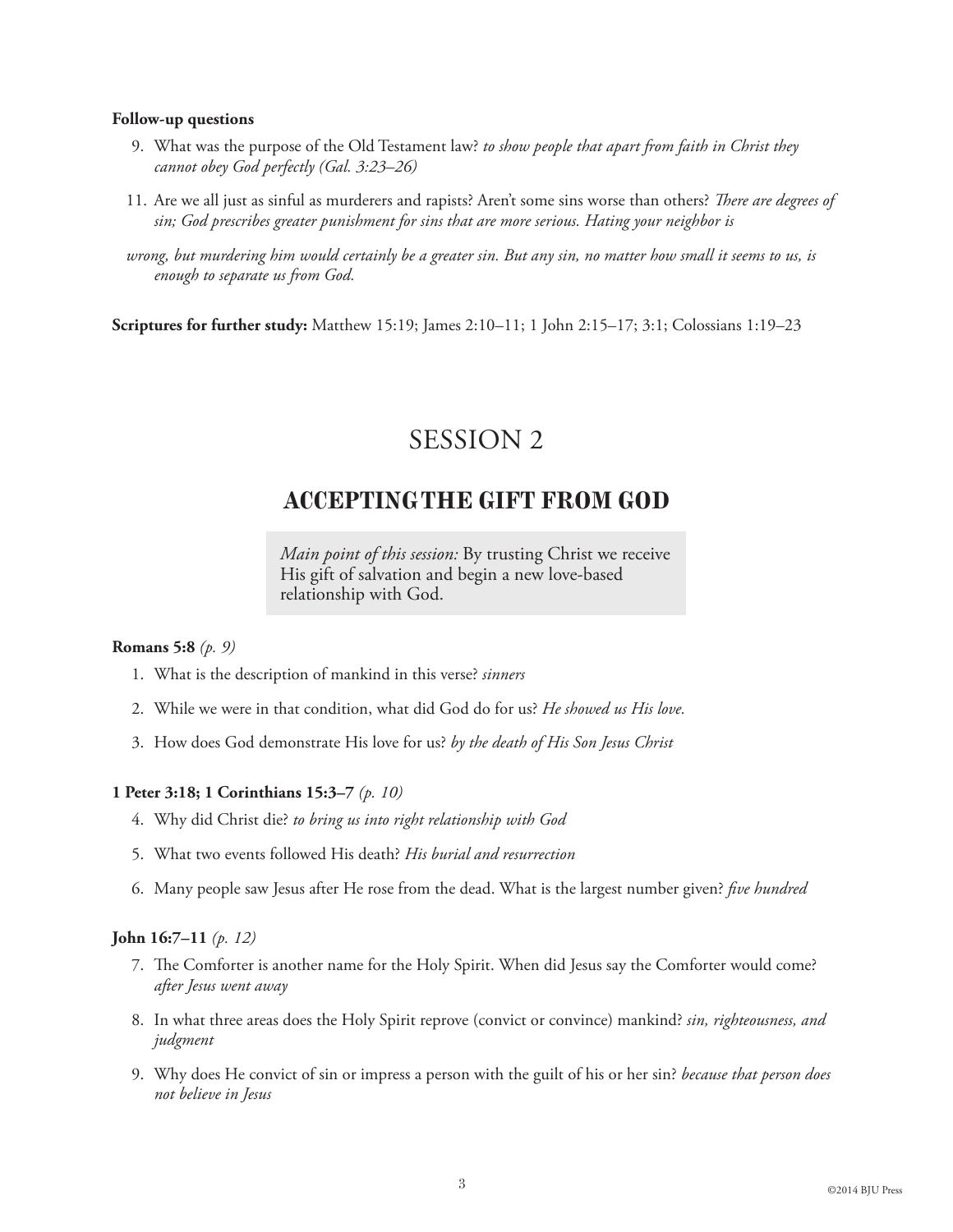#### **Romans 10:9–15** *(p. 13)*

- 10. According to 10:9, what two things does a person need to do to be saved? *confess with his mouth that Jesus is Lord and believe in his heart that God raised Him from the dead*
- 11. According to 10:10, what part does the heart play? *With the heart a person believes.*
- 12. According to 10:10, what part does the mouth play? *With the mouth a person confesses.*
- 13. Who can call on the Lord for salvation? (10:11–13) *anyone*
- 14. Is any distinction made based on how much sin a person has committed? *no*

#### **Follow-up question**

**14. Why does the passage mention that Jews and Greeks are no different?** *It doesn't matter whether a person has been religious (like the Jews, God's chosen people) or unbelieving (like the Greeks, who worshiped many gods but not the one true God), all are invited to call on the name of the Lord.*

**Scriptures for further study:** John 14:16–17; Matthew 10:32; Ephesians 2:4–10

## SESSION 3

### **BENEFITS OF A PERSONAL RELATIONSHIP WITH GOD**

*Main point of this session:* in Christ we are new men and women with a whole new future as part of God's family.

#### **John 14:1–6** *(p. 18)*

- 1. Who is talking in 14:1? *Jesus*
- 2. What will Jesus do where He is going? He's preparing a place for His followers.
- 3. Someday, Jesus will come again and take us to be with Him. Where will He take us? *His Father's house (heaven)*
- 4. Who did not understand the way? *Thomas and the rest of the disciples*
- 5. What three things did Jesus say He is in 14:6? *(a) the way, (b) the truth, and (c) the life*
- 6. Is there any other way to get into heaven? *No, Jesus said we must come to the Father through Him.*
- 7. What is the destiny of each person who has Jesus Christ as Savior? *to live with God for eternity*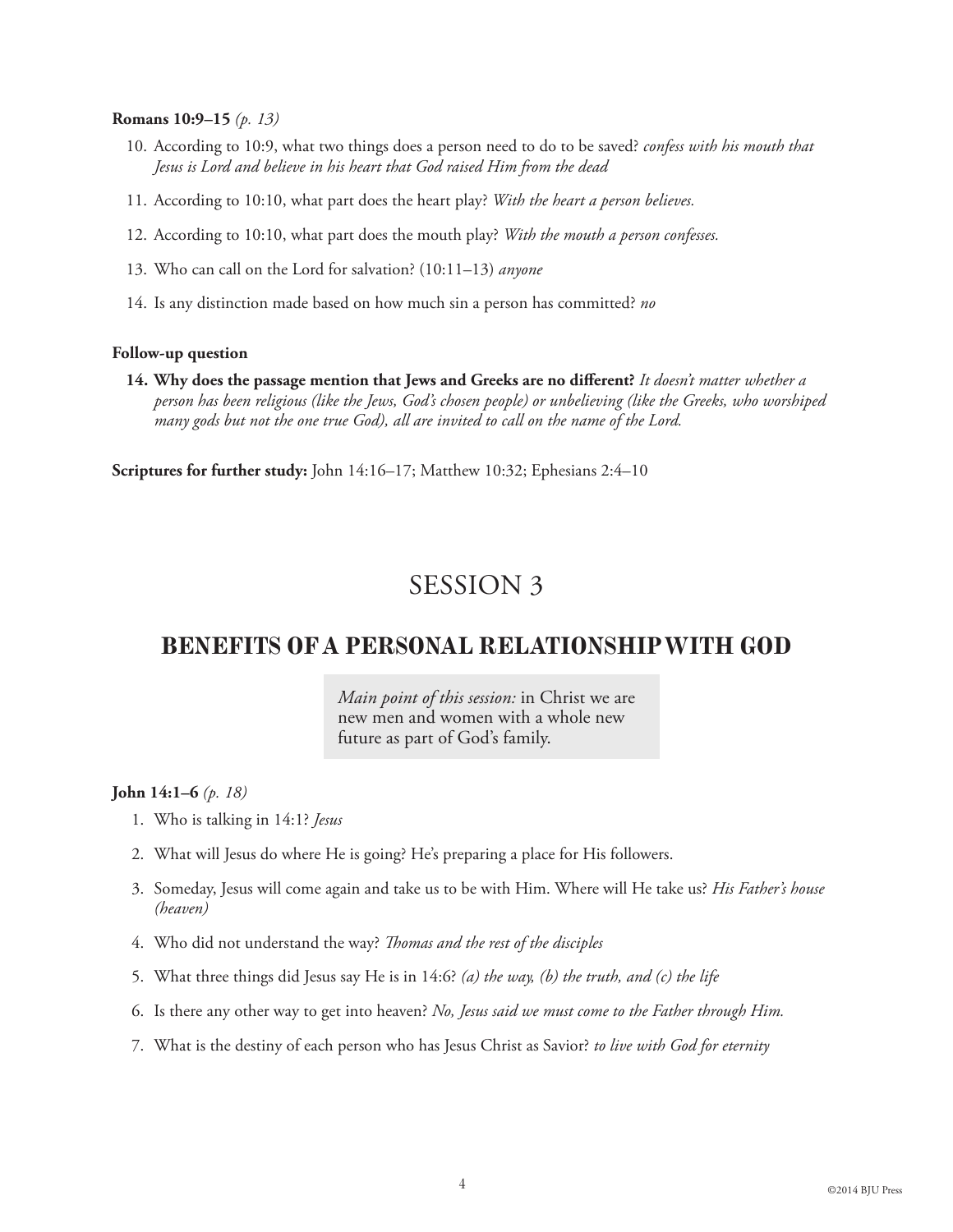#### **John 16:7–16** *(pp. 19–20)*

- 8. The Holy Spirit convicts or reproves the world of what three things? (16:8–11) *(a) sin, (b) righteousness, and (c) judgment*
- 9. Does the Holy Spirit ever draw attention to Himself? (16:13–14) *no*
- 10. If not, who does He focus our attention on? *Jesus*
- 11. Where will He guide the believer? *into all truth*
- 12. Who will the Holy Spirit glorify? *He will always glorify Christ.*

#### **Ephesians 2:19** *(pp. 21–22)*

- 13. What were we before we were saved? *strangers*, *aliens*, *foreigners*, *outsiders*
- 14. After we are saved, what are we? *fellow citizens with the saints and members of God's family or household*

#### **Scriptures for further study:** John 6:63–64; 1 Corinthians 3:16–23; 1 John 3:1–3

To learn more about what it means to be "in Christ," read Ephesians 1, and underline that phrase and equivalent expressions. You should find about a dozen. There are a half-dozen more in Ephesians 2.

# SESSION 4

## **SECURITY AND STABILITY**

*Main point of this session:* Christ's perfect life and death on our behalf justify us, providing a security that nothing can destroy.

#### **Hebrews 10:8–14** *(pp. 25–26)*

- \*1. Did God take pleasure in the offerings and sacrifices? (10:8) *no*
- \*2. God said He would take away what? (10:9) *the system of offerings and sacrifices established by the Old Testament law*
- 3. What would He establish? (10:9) *obedience to God's will*
- 4. According to 10:11, could the priest who offered the sacrifices take away sins? *no*
- 5. Can our sacrifices take away sin today? *no*
- 6 Whose sacrifice can take away sin? *Christ's*
- 7. How many times did Jesus need to die to take away all sin? (10:10, 14) *one time*

\*See the follow-up questions.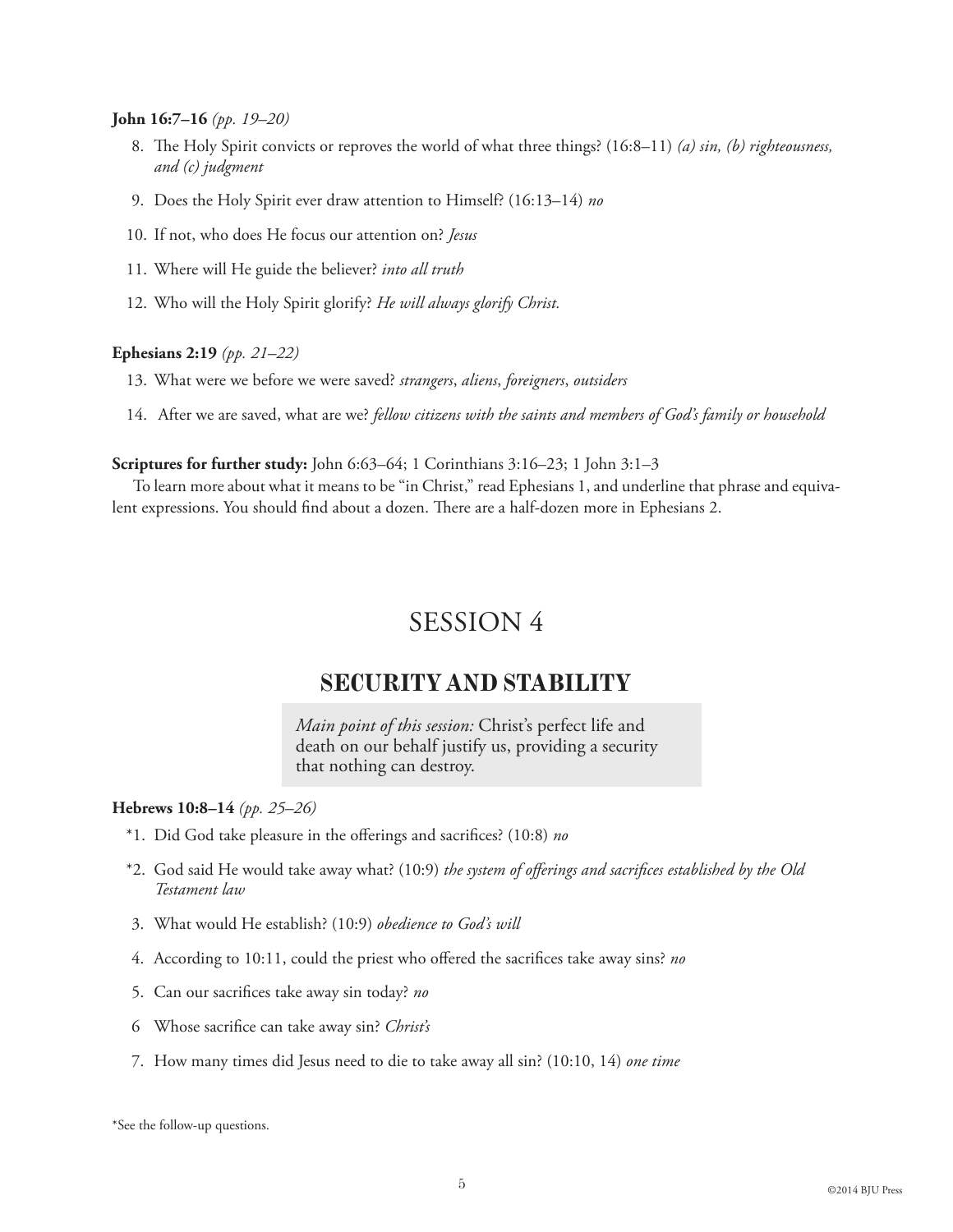\*8. All who accept Christ's offer of salvation are sanctified (made perfect or clean). How long are we perfect before God? (10:14) *forever*

#### **Insights about security** *(p. 30)*

- 9. **John 10:25–30** *Jesus knows us if we are His followers. He gives us life that will never end and that no one can take away. We are safe in His hand because the Father gave us to Jesus. We are safe in the Father's hand because no one is greater than God.*
- 10. **Ephesians 1:13; 4:30** *The Holy Spirit seals us, which means that He preserves us and protects us until we receive our inheritance (1:14).*
- 11. **1 Peter 1:2–5** *God knew us before He chose us and now sanctifies us by the Spirit. Through Christ's resurrection we have been born again to a living hope. We have an inheritance that is permanent (imperishable), perfect (undefiled), and personal (reserved in heaven for us).*

#### **Follow-up questions**

- 1. If sacrifices and offerings weren't pleasing to God, why did He command people in the Old Testament to bring them? *God didn't establish the Old Testament way of worship so that people could please Him by sacrificing animals; those sacrifices couldn't take away sin. They were to point people to Christ, whose perfect sacrifice would satisfy God's wrath by paying the penalty for mankind's sin.*
- 2. Does this mean Christians don't have to obey the Old Testament law? *Christ's death on the cross did away with certain aspects of the Old Testament law. New Testament believers are not required to be circumcised or to follow Jewish customs (Acts 15:1-11). Believers are, however, required to love God and others (Matt. 22:37–40). The laws of the Old Testament help believers understand what it means to obey these commands in the daily decisions of life (Matt. 5:17–20).*
- 8. If we're perfect before God forever, why do we still sin? *Hebrews 10:14 is talking about our position in relationship to God: Christ has perfected us, and that will never change (positional sanctification). The way we live that out in our daily lives is a growth process: sometimes we choose to sin and need to ask forgiveness, but we should be becoming more like Christ as time goes by (progressive sanctification).*

**Scriptures for further study:** 1 John 2:1–6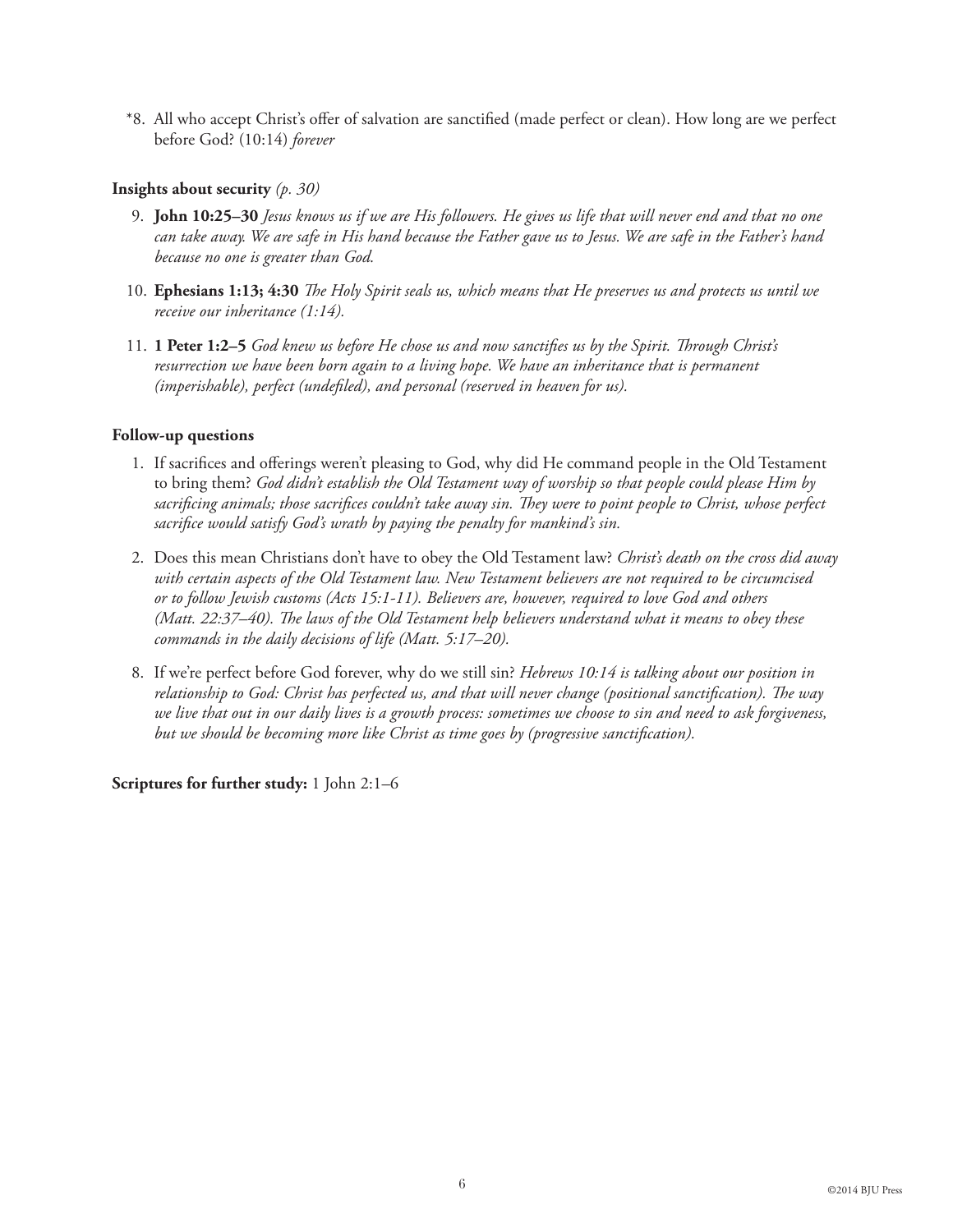## **LOVE AND ACCEPTANCE**

*Main point of this session:* Christ's perfect love for us means He accepts us and want to have a continuing relationship with us.

#### **Romans 5:8; John 15:12–13** *(p. 33)*

- 1. Is there any greater love than laying down your life for someone else? *no*
- 2. What did Jesus do to show His love for us? *He died for us even though we were sinners.*

#### **1 Corinthians 13:1–8** *(pp. 34–35)*

- 3. What aspect of life does 13:1 describe? *important things we say (speech)*
- 4. What aspect of life does 13:2 describe? *great things we know and believe (spirituality)*
- 5. What aspect of life does 13:3 describe? *good things we do for other people (service)*
- 6. What profit is there without love in these three areas? *none at all*

#### **Optional discussion questions**

- • Why do you think some of the characteristics of love in 1 Corinthians 13 are described negatively? *to help us be more aware of how unloving we sometimes are*
- • From the list in this passage, explain one aspect of love that describes how God relates to you personally.
- • What does it mean to say that God loves us unconditionally (p. 37)? *He initiates a love-based relationship with us in spite of our previous rejection of Him; He doesn't require us to somehow earn or deserve His love.*
- • If a person truly believes that God will never reject him, will he be more likely or less likely to deliberately choose to engage in sinful behaviors? Why? *As it says on page 37, "The more we understand God's love, the greater our motivation will be to love Him back. We will want to please God by worshiping Him and serving others."*

**Scriptures for further study:** Jeremiah 31:3; Ephesians 1:4–5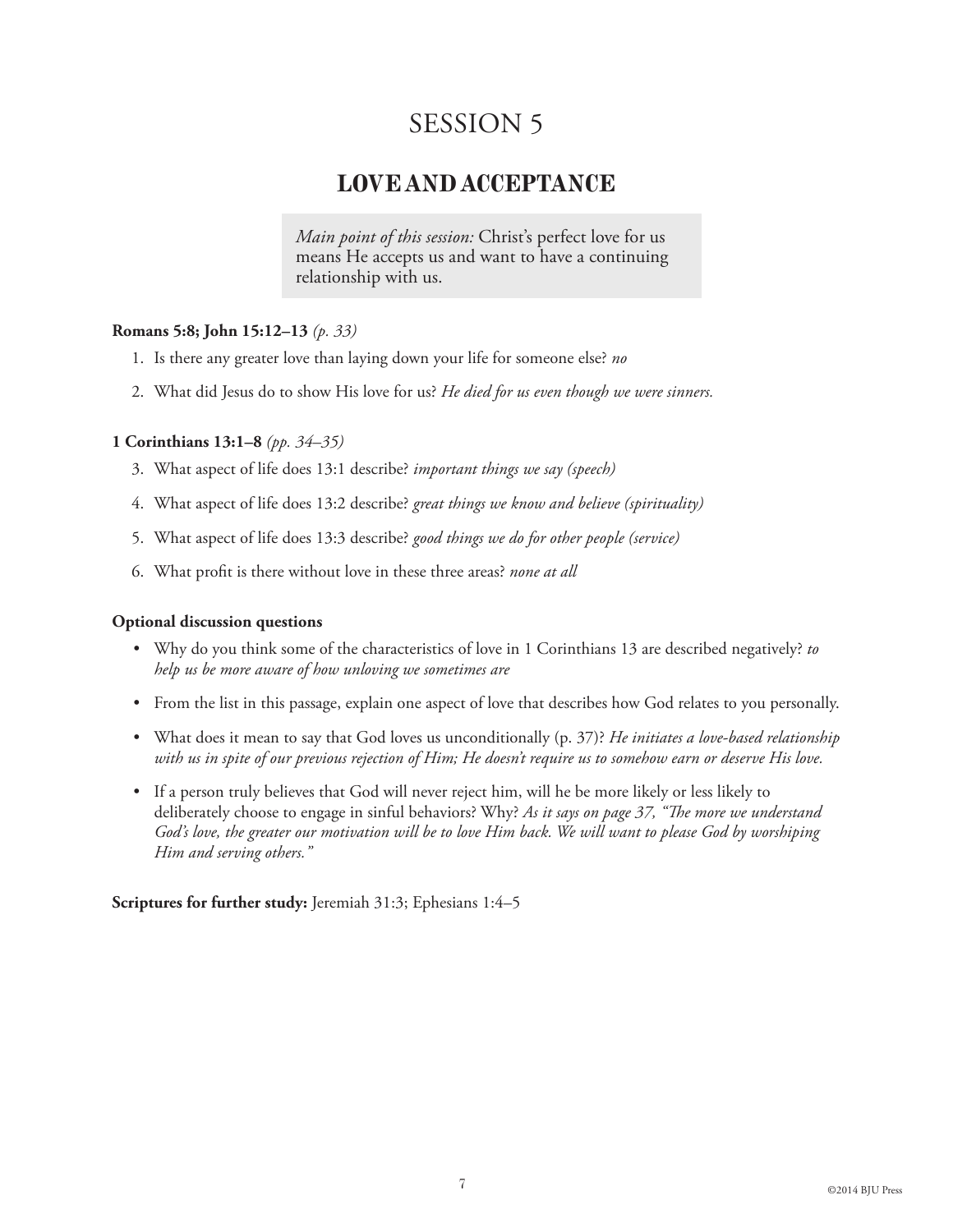## **GROWING IN OUR RELATIONSHIP WITH GOD**

*Main point of this session:* Growing in faith involves learning to trust Christ more through studying Scripture and praying.

#### **James 4:8** *(p. 41)*

1. How do we move closer to God? *This verse mentions cleansing our hands (right behavior) and purifying our hearts (right attitudes), but the context (4:6–7) indicates that to receive God's grace (i.e., to draw near to Him), we must first humble ourselves and submit to Him.*

#### **Romans 10:17** *(pp. 42–43)*

- 2. How does faith come? *by hearing*
- 3. What is heard? *the word of Christ, the gospel*
- 4. Is God's Word important in bringing faith in Him? *Not just important, it is essential!*

#### **2 Timothy 2:15** *(p. 43)*

- 5. Do we need to be ashamed? Why or why not? *not if we handle the Word of God properly (see 1:12)*
- 6. Is it important that we correctly study the Word? *Yes, we should be diligent and accurate.*
- 7. Are there some who do not study the Word correctly? *Yes, the next verse mentions those whose meaningless words lead others astray (2:16).*

#### **Proverbs 3:5–6** *(p. 45)*

- 8. There are three things to do or not to do in these verses. What are they?
	- (a) *Trust God with all your heart.*
	- (b) *Don't depend on your own thoughts.*
	- (c) *Be aware of God in everything you do.*
- 9. Do we understand things the same way God does? *No, Scripture says His thoughts and ways are higher than ours (Isaiah 55:8).*
- 10. What does God promise to do? *to guide us*

#### **Romans 12:1–2** *(p. 46)*

- 11. What are we to present to God? *our bodies*
- 12. Why is this a good thing for us to do? *It's an act of spiritual worship.*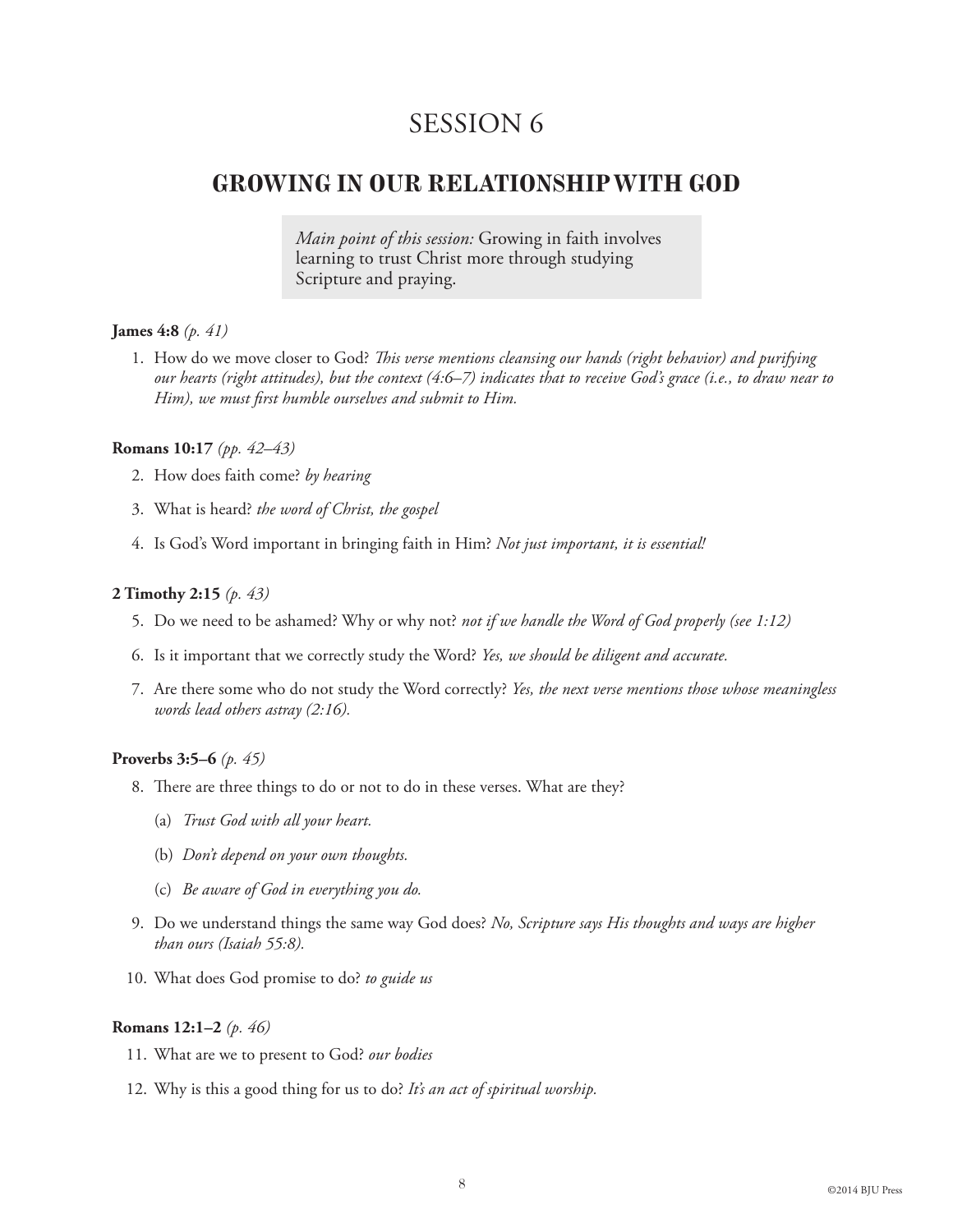- 13. What two things are we told to do in the first part of 12:2? (a) *to not be like the world around us and* (b) *to be totally changed by renewing our minds*
- 14. What are the three characteristics of God's will? *It's good, acceptable, and perfect.*

#### **John 15:1–6** *(p. 48)*

- 15. Who is the true vine? *Jesus*
- 16. Who is the person who tends the vine? *God the Father*
- \*17. The purpose of this passage is to show the fruit of abiding. Branches that abide bear fruit. Who do these branches represent? *The fruitful branches represent true believers who abide in Christ.*
- 18. According to 15:4–5, can we bear fruit without abiding in Christ? *No, in fact, we can't do anything.*

#### **Insights about prayer** *(p. 50)*

- 19. **Ephesians 6:18** *Prayer should include both worshiping God (praise) and asking for what we need (petition). We should pray at all times. We should pray diligently and persistently. We should pray for all our fellow believers.*
- 20. **1 Thessalonians 5:16–18** *We should never stop praying. We should pray with joy and thankfulness regardless of our circumstances. This is the way God wants us to pray.*
- 21. **1 Peter 5:7** *Since God loves us, we can take all our worries to Him through prayer.*

#### **Follow-up question**

17. If the branches represent Christians, why does 15:6 talk about withered branches that are thrown away and burned? *While there are different opinions about what Jesus meant, one explanation is that there are three kinds of branches in this analogy—(a) those that are "in Christ" but not currently bearing fruit (15:2) and that the Father lifts up (an alternate translation for* takes away*), (b) fruit-bearing branches that He prunes so they will be more fruitful (15:2), and (c) withered branches that never were really "in Christ" and so undergo judgment (15:6). In any case, the most important thing to learn from this passage is that believers need to abide in Christ to bear fruit because without Him we can do nothing.*

**Scriptures for further study:** 1 Peter 2:1–5

<sup>\*</sup>See the follow-up questions.